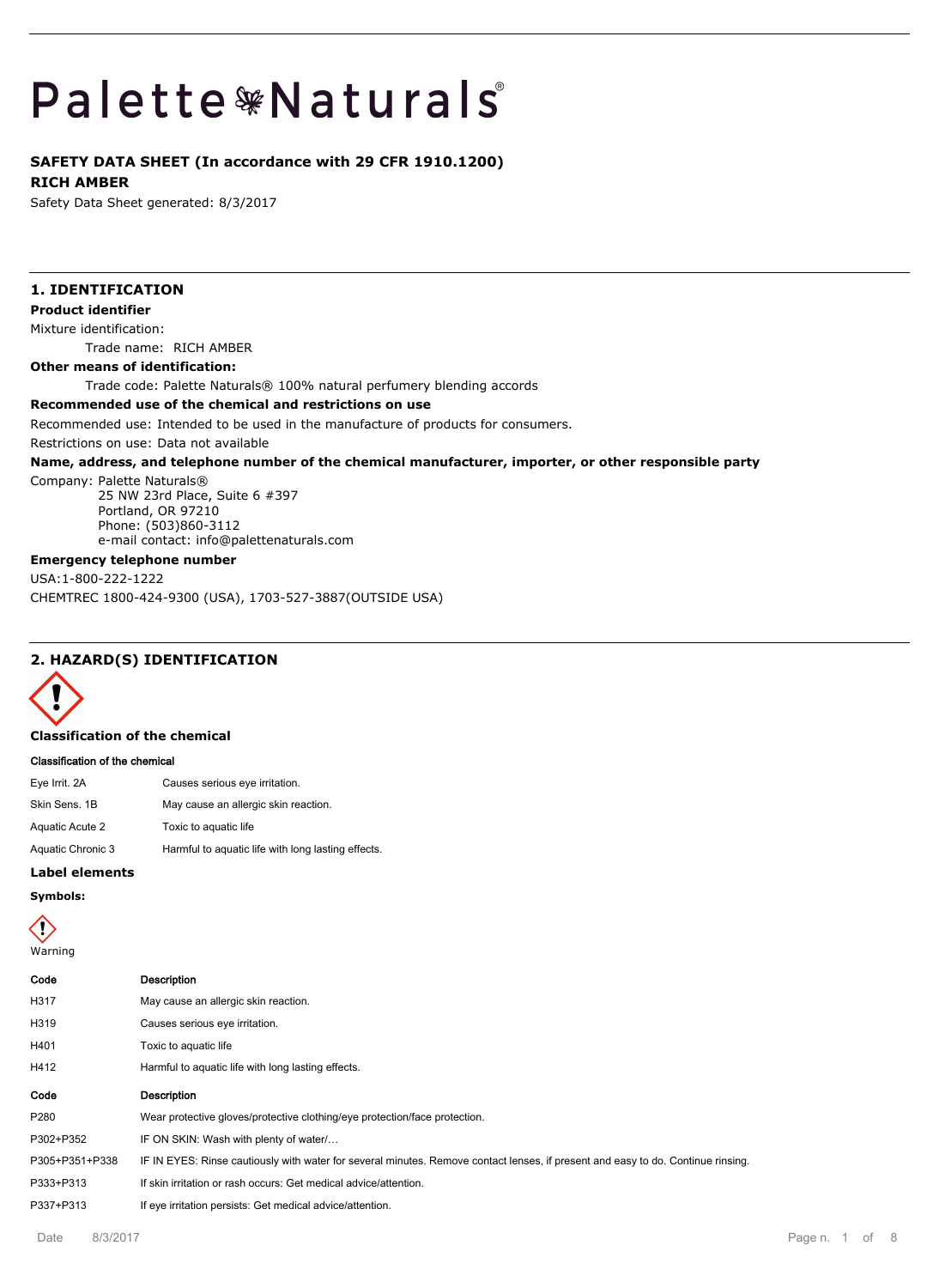P363 Wash contaminated clothing before reuse.

### **Ingredient(s) with unknown acute toxicity:**

None

### **Hazards not otherwise classified identified during the classification process:**

None

# **3. COMPOSITION/INFORMATION ON INGREDIENTS**

### **Substances**

Data not available

### **Mixtures**

Hazardous components within the meaning of 29 CFR 1910.1200 and related classification:

### **List of components**

| Qty        | Name                    | Ident. Numb.                                        | Classification                                                                                                 | <b>Registration Number</b> |
|------------|-------------------------|-----------------------------------------------------|----------------------------------------------------------------------------------------------------------------|----------------------------|
| 5-10 %     | <b>VANILLIN</b>         | CAS: 121-33-5<br>EC:204-465-2                       | Eye Irrit. 2A, H319                                                                                            |                            |
| $1-5%$     | <b>BENZYL BENZOATE</b>  | CAS: 120-51-4<br>EC:204-402-9<br>Index:607-085-00-9 | Acute Tox. 4, H302; Aquatic Acute 1, H400;<br>Aquatic Chronic 2, H411                                          |                            |
| $1-5%$     | <b>LINALOOL</b>         | CAS:78-70-6<br>EC:201-134-4                         | Flam. Lig. 4, H227; Skin Irrit. 2, H315; Eye<br>Irrit. 2A, H319; Skin Sens. 1B, H317; Aquatic<br>Acute 3, H402 | 01-2119474016-42/-         |
| $1-5%$     | <b>BENZYL CINNAMATE</b> | CAS: 103-41-3<br>EC:203-109-3                       | Skin Sens. 1B, H317; Aquatic Acute 2, H401;<br>Aquatic Chronic 2, H411                                         |                            |
| $1-5%$     | ALPHA-GUAIENE           | CAS:3691-12-1                                       | Asp. Tox. 1, H304; Skin Irrit. 2, H315; Eye<br>Irrit. 2A, H319                                                 |                            |
| $1-5%$     | <b>CITRONELLOL</b>      | CAS:106-22-9<br>EC:203-375-0                        | Skin Irrit. 2, H315; Eye Irrit. 2A, H319; Skin<br>Sens. 1B, H317                                               | 01-2119453995-23/-         |
| $0.1 - 1%$ | <b>GERANIOL</b>         | CAS: 106-24-1<br>EC:203-377-1                       | Skin Irrit. 2, H315; Eye Dam. 1, H318; Skin<br>Sens. 1, H317; Aquatic Acute 3, H402                            | 01-2119552430-49/-         |

# **4. FIRST AID MEASURES**

# **Description of first aid measures**

### In case of skin contact:

Immediately take off all contaminated clothing.

Remove contaminated clothing immediatley and dispose off safely.

After contact with skin, wash immediately with soap and plenty of water.

### In case of eyes contact:

After contact with the eyes, rinse with water with the eyelids open for a sufficient length of time, then consult an opthalmologist immediately.

Protect uninjured eye.

### In case of Ingestion:

Do not induce vomiting, get medical attention showing the MSDS and label hazardous.

In case of Inhalation:

Remove casualty to fresh air and keep warm and at rest.

# **Most important symptoms/effects, acute and delayed**

Eye irritation

Eye damages

### **Indication of any immediate medical attention and special treatment needed**

In case of accident or unwellness, seek medical advice immediately (show directions for use or safety data sheet if possible).

# **5. FIRE-FIGHTING MEASURES**

### **Extinguishing media**

Suitable extinguishing media:

**Water** 

Carbon dioxide (CO2).

### **Unsuitable extinguishing media:**

None in particular.

## **Specific hazards arising from the chemical**

Do not inhale explosion and combustion gases.

Burning produces heavy smoke.

Hazardous combustion products: Data not available

Explosive properties: Data not available

Oxidizing properties: Data not available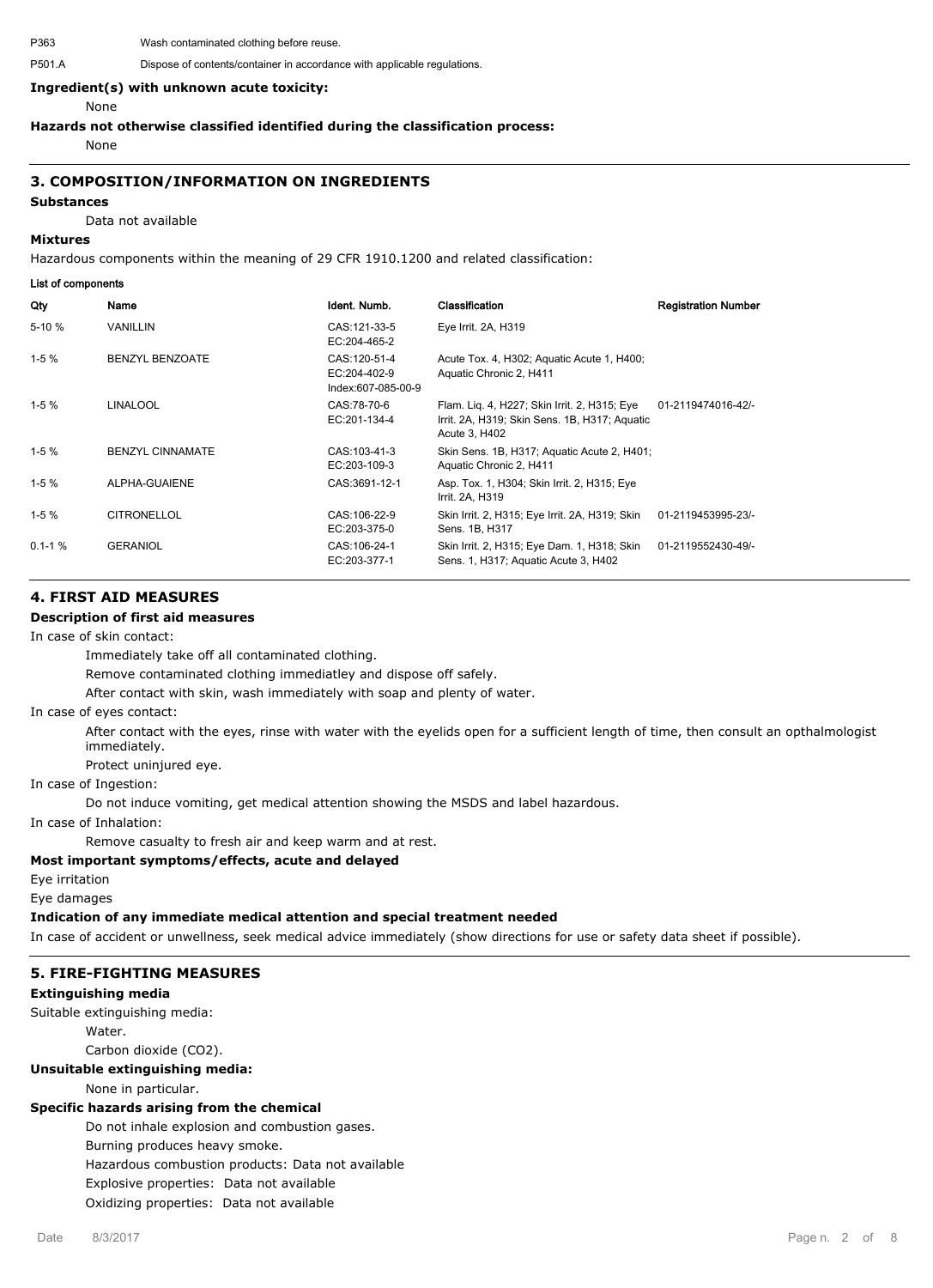# **Special protective equipment and precautions for fire-fighters**

Use suitable breathing apparatus .

Collect contaminated fire extinguishing water separately. This must not be discharged into drains.

Move undamaged containers from immediate hazard area if it can be done safely.

# **6. ACCIDENTAL RELEASE MEASURES**

### **Personal precautions, protective equipment and emergency procedures**

Wear personal protection equipment.

Remove persons to safety.

See protective measures under point 7 and 8.

# **Methods and material for containment and cleaning up**

Suitable material for taking up: absorbing material, organic, sand Wash with plenty of water.

# **7. HANDLING AND STORAGE**

# **Precautions for safe handling**

Avoid contact with skin and eyes, inhaltion of vapours and mists.

Don't use empty container before they have been cleaned.

Before making transfer operations, assure that there aren't any incompatible material residuals in the containers.

Contamined clothing should be changed before entering eating areas.

Do not eat or drink while working.

See also section 8 for recommended protective equipment.

### **Conditions for safe storage, including any incompatibilities**

Store in a tightly closed container in a cool, dry, well-ventilated area, Away from heat sources.

Storage temperature: Data not available

Incompatible materials:

None in particular.

Instructions as regards storage premises:

Adequately ventilated premises.

# **8. EXPOSURE CONTROLS/PERSONAL PROTECTION**

### **Control parameters**

No Data Available

Appropriate engineering controls: Data not available

### **Individual protection measures**

Eye protection:

Use close fitting safety goggles, don't use eye lens.

Protection for skin:

Use clothing that provides comprehensive protection to the skin, e.g. cotton, rubber, PVC or viton.

Protection for hands:

Use protective gloves that provides comprehensive protection, e.g. P.V.C., neoprene or rubber.

Respiratory protection:

Data not available

# **9. PHYSICAL AND CHEMICAL PROPERTIES**

### **Information on basic physical and chemical properties**

Physical State Liquid Appearance and colour: & Light Yellow Odor: Conform Odour threshold: Data not available pH: Data not available Melting point / freezing point: Data not available Initial boiling point and boiling range: Data not available Flash point: > 93°C / 200°F Evaporation rate: Data not available Upper/lower flammability or explosive limits: Data not available Vapour density: Data not available Vapour pressure: Data not available Relative density: 1.03 g/ml Solubility in water: Data not available Solubility in oil: Data not available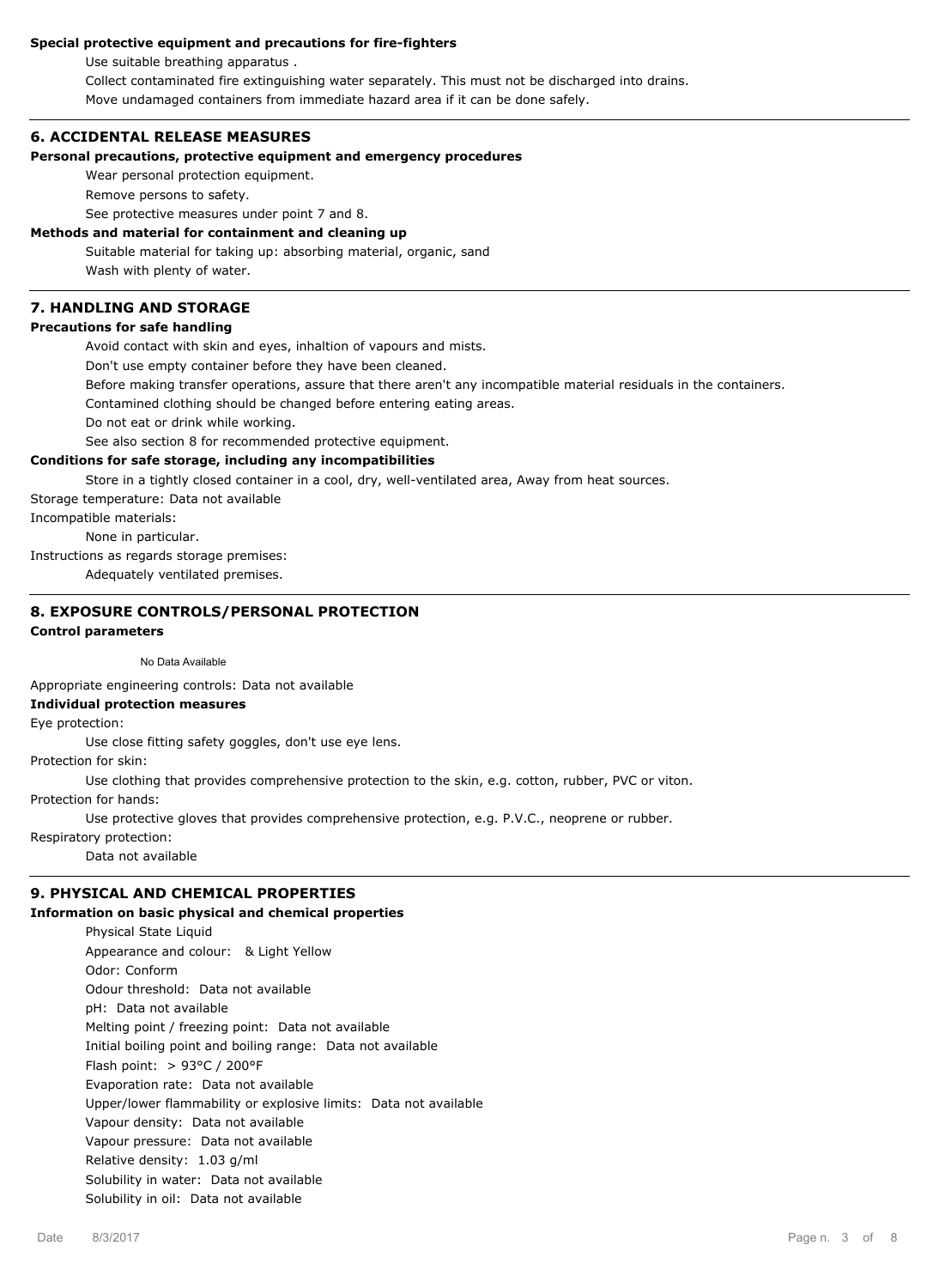Partition coefficient (n-octanol/water): Data not available Auto-ignition temperature: Data not available Decomposition temperature: Data not available Viscosity: Data not available Explosive properties: Data not available Oxidizing properties: Data not available Solid/gas flammability: Data not available Specific Gravity @20°C = 1.0360 Refractive Index =  $1.4670$ 

# **Other information**

Substance Groups relevant properties Data not available Miscibility: Data not available Fat Solubility: Data not available Conductivity: Data not available

# **10. STABILITY AND REACTIVITY**

# **Reactivity**

Stable under normal conditions

# **Chemical stability**

Data not Available.

### **Possibility of hazardous reactions** None.

# **Conditions to avoid**

Stable under normal conditions.

# **Incompatible materials**

None in particular.

### **Hazardous decomposition products**

None.

# **11. TOXICOLOGICAL INFORMATION**

# **Information on toxicological effects**

### **Toxicological information of the mixture:**

There is no toxicological data available on the mixture. Consider the individual concentration of each component to assess toxicological effects resulting from exposure to the mixture.

| Toxicological information on main components of the mixture: |                                    |
|--------------------------------------------------------------|------------------------------------|
| <b>VANILLIN</b>                                              | LD50 Oral Rat = 1580mg/kg          |
|                                                              | LD50 Skin Rabbit > 5010mg/kg       |
|                                                              |                                    |
| <b>BENZYL BENZOATE</b>                                       | LD50 Skin Rabbit = 4000mg/kg       |
|                                                              | LD50 Skin Rat = $4000$ mg/kg       |
|                                                              | LD50 Oral Rat = 1700.00000mg/kg    |
|                                                              |                                    |
| <b>LINALOOL</b>                                              | LC50 Inhalation Mouse = 3.2mg/l 1h |
|                                                              | LD50 Oral Rat = 2790mg/kg          |
|                                                              | LD50 Skin Rat = $5610$ mg/kg       |
|                                                              |                                    |
| <b>BENZYL CINNAMATE</b>                                      | LD50 Oral Rat = 5530mg/kg          |
|                                                              |                                    |
| <b>CITRONELLOL</b>                                           | LD50 Oral Rat = $3450$ mg/kg       |
|                                                              | LD50 Skin Rabbit = 2650mg/kg       |
|                                                              |                                    |
| <b>GERANIOL</b>                                              | LD50 Oral Rat = $3600$ mg/kg       |
|                                                              | LD50 Skin Rabbit > 5000mg/kg       |
|                                                              |                                    |

### **If not differently specified, the information required in the regulation and listed below must be considered as N.A.**

a) acute toxicity

b) skin corrosion/irritation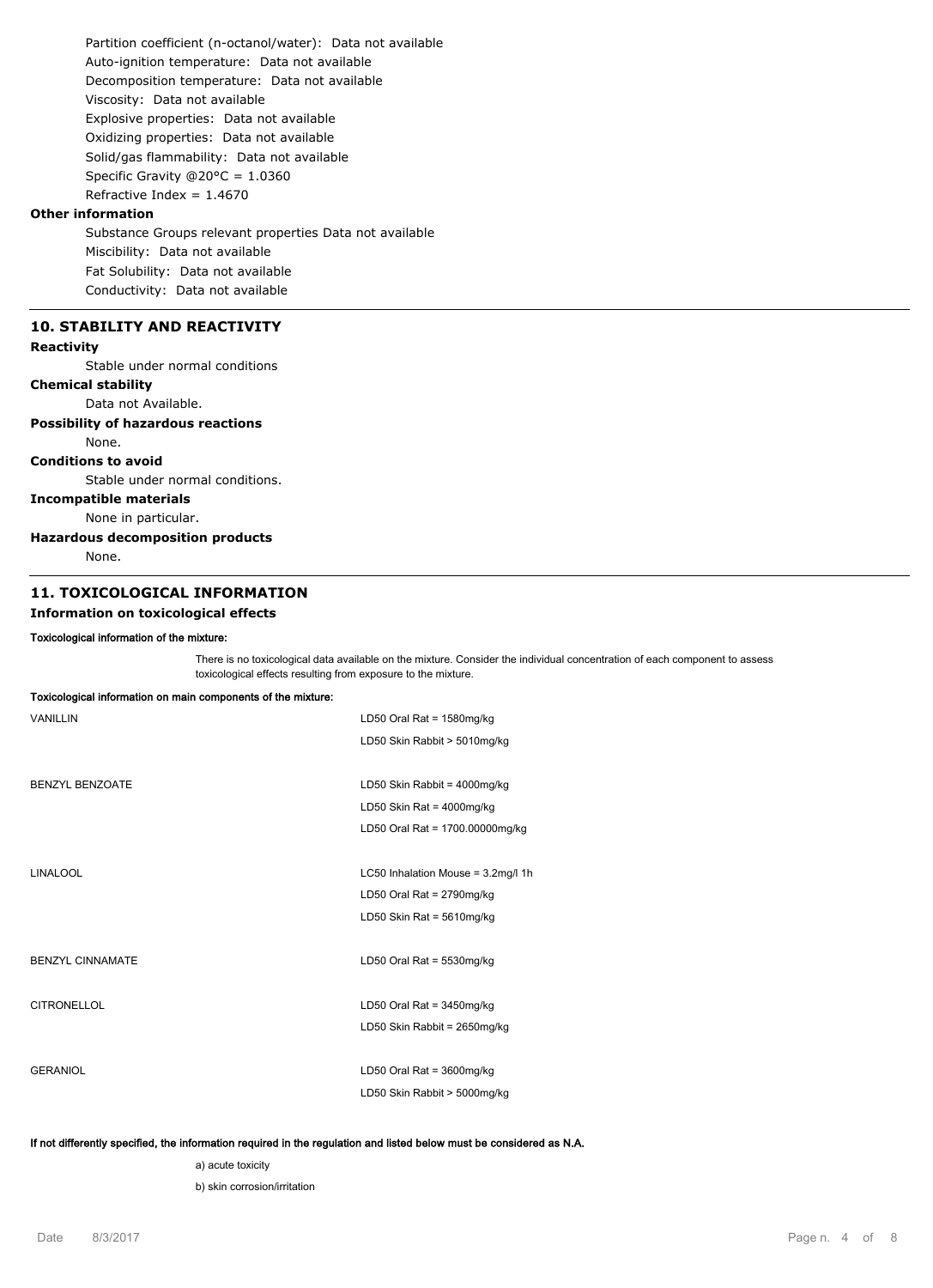c) serious eye damage/irritation

- d) respiratory or skin sensitisation
- e) germ cell mutagenicity
- f) carcinogenicity
- g) reproductive toxicity
- h) STOT-single exposure
- i) STOT-repeated exposure
- j) aspiration hazard

# **Substance(s) listed on the IARC Monographs:**

None

### **Substance(s) listed as OSHA Carcinogen(s):**

None

### **Substance(s) listed as NIOSH Carcinogen(s):**

None

### **Substance(s) listed on the NTP report on Carcinogens:**

None

# **12. ECOLOGICAL INFORMATION**

### **Toxicity**

Adopt good working practices, so that the product is not released into the environment. Eco-Toxicological Information:

### **List of Eco-Toxicological properties of the components**

| Quantity | Component | Ident. Numb.                         | Ecotox Data                                                     |
|----------|-----------|--------------------------------------|-----------------------------------------------------------------|
| $5-10%$  | VANILLIN  | CAS: 121-33-5 -<br>EINECS: 204-465-2 | EC50 Daphnia Daphnia magna= 180mg/L 24 Hr                       |
|          |           |                                      | LC50 Fish Pimephales promelas= 53mg/L 96 Hr flow-through 53-61. |
| $1-5%$   | LINALOOL  | CAS: 78-70-6 -<br>EINECS: 201-134-4  | EC50 Daphnia Daphnia magna= 20mg/L 48 Hr                        |
|          |           |                                      | EC50 Algae Desmodesmus subspicatus= 88.3mg/L 96 Hr              |
|          |           |                                      | LC50 Fish Leuciscus idus= 22mg/L 96 Hr static 22-4              |

# **Persistence and degradability**

Data not available

# **Bioaccumulative potential**

Data not available

# **Mobility in soil**

Data not available

# **Other adverse effects**

Data not available

# **13. DISPOSAL CONSIDERATIONS**

# **Waste treatment methods**

Any disposal practice must be in compliance with local, state and federal laws and regulations (contact local or state environmental agency for specific rules). Do not dump into sewers, any body of water or onto the ground.

Recover if possible. In so doing, comply with the local and national regulations currently in force.

# **14. TRANSPORT INFORMATION**

### **UN number**

ADR-UN number: N/A DOT-UN Number: N/A IATA-Un number: N/A IMDG-Un number: N/A

### **UN proper shipping name**

ADR-Shipping Name: N/A DOT Proper Shipping Name: N/A IATA-Technical name: N/A IMDG Technical Name: N/A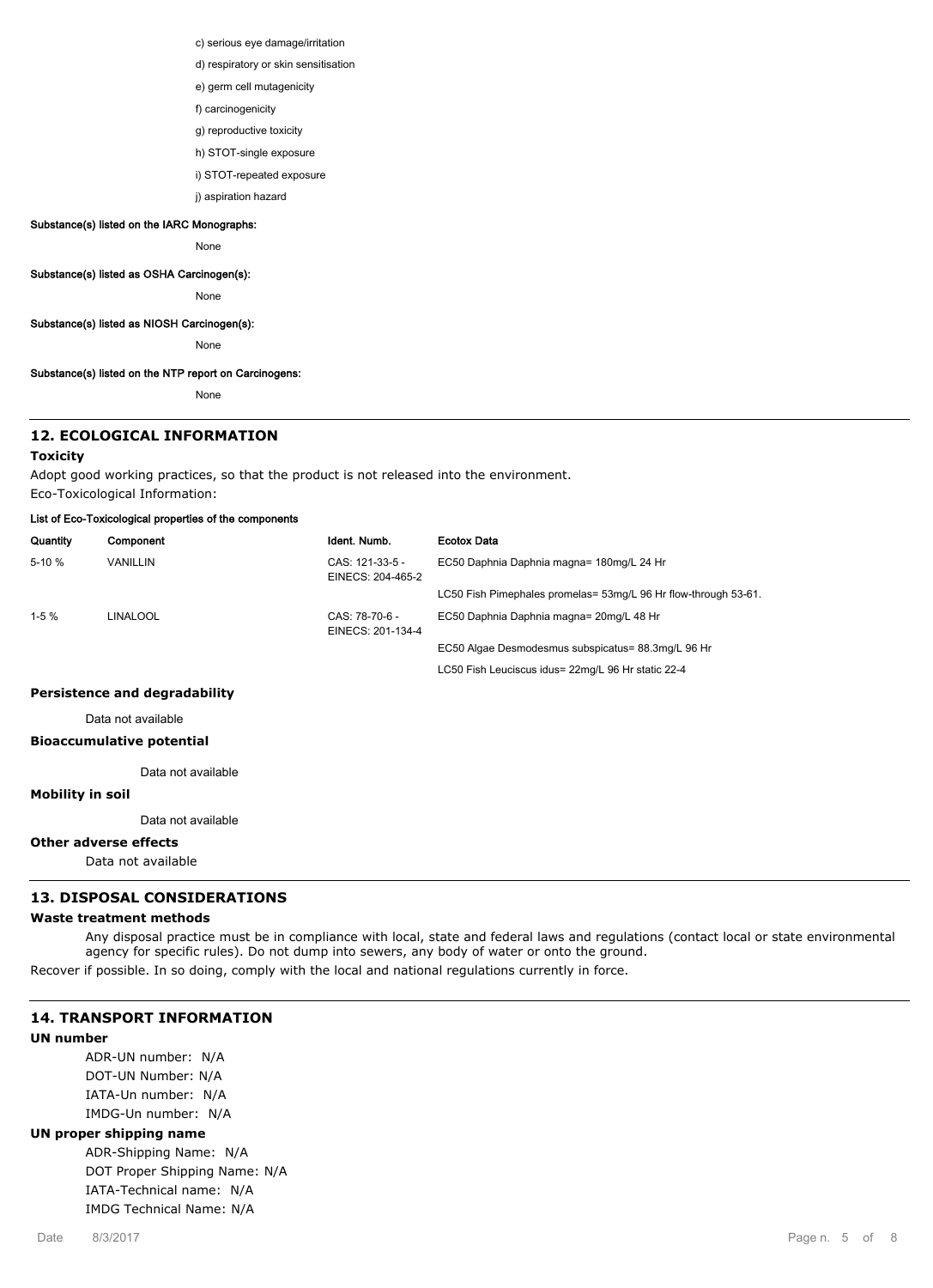**Transport hazard class(es)** ADR-Class: N/A DOT Hazard Class: N/A IATA-Class: N/A IMDG-Class: N/A **Packing group** ADR-Packing Group: N/A ADR exempt: N/A IATA-Packing group: N/A IMDG-Packing group: N/A **Environmental hazards** Marine pollutant: No Environmental Pollutant: Data not available **Transport in bulk according to Annex II of MARPOL73/78 and the IBC Code** Data not available **Special precautions** Department of Transportation (DOT): DOT-Special Provision(s): N/A DOT Label(s): N/A DOT Symbol: N/A DOT Cargo Aircraft: N/A DOT Passenger Aircraft: N/A DOT Bulk: N/A DOT Non-Bulk: N/A Road and Rail (ADR-RID): ADR-Label: N/A ADR - Hazard identification number: N/A ADR Tunnel Restriction Code: N/A Air (IATA): IATA-Passenger Aircraft: N/A IATA-Cargo Aircraft: N/A IATA-Label: N/A IATA-Subrisk: N/A IATA-Erg: N/A IATA-Special Provisions: N/A Sea (IMDG): IMDG-Stowage Code: N/A IMDG-Stowage Note: N/A IMDG-Subrisk: N/A IMDG-Special Provisions: N/A IMDG-Page: N/A IMDG-Label: N/A IMDG-EMS: N/A IMDG-MFAG: N/A

# **15. REGULATORY INFORMATION**

### **USA - Federal regulations**

**TSCA - Toxic Substances Control Act**

### **TSCA inventory:**

All the components are listed on the TSCA inventory

### **TSCA listed substances:**

| VANILLIN                | is listed in TSCA | 8B, 8A, 8D |
|-------------------------|-------------------|------------|
| <b>BENZYL BENZOATE</b>  | is listed in TSCA | 8Β         |
| LINALOOL                | is listed in TSCA | 8Β         |
| <b>BENZYL CINNAMATE</b> | is listed in TSCA | 8B         |
| ALPHA-GUAIENE           | is listed in TSCA | 8B         |
| <b>CITRONELLOL</b>      | is listed in TSCA | 8B         |
| GERANIOL                | is listed in TSCA | 8B         |

### **SARA - Superfund Amendments and Reauthorization Act**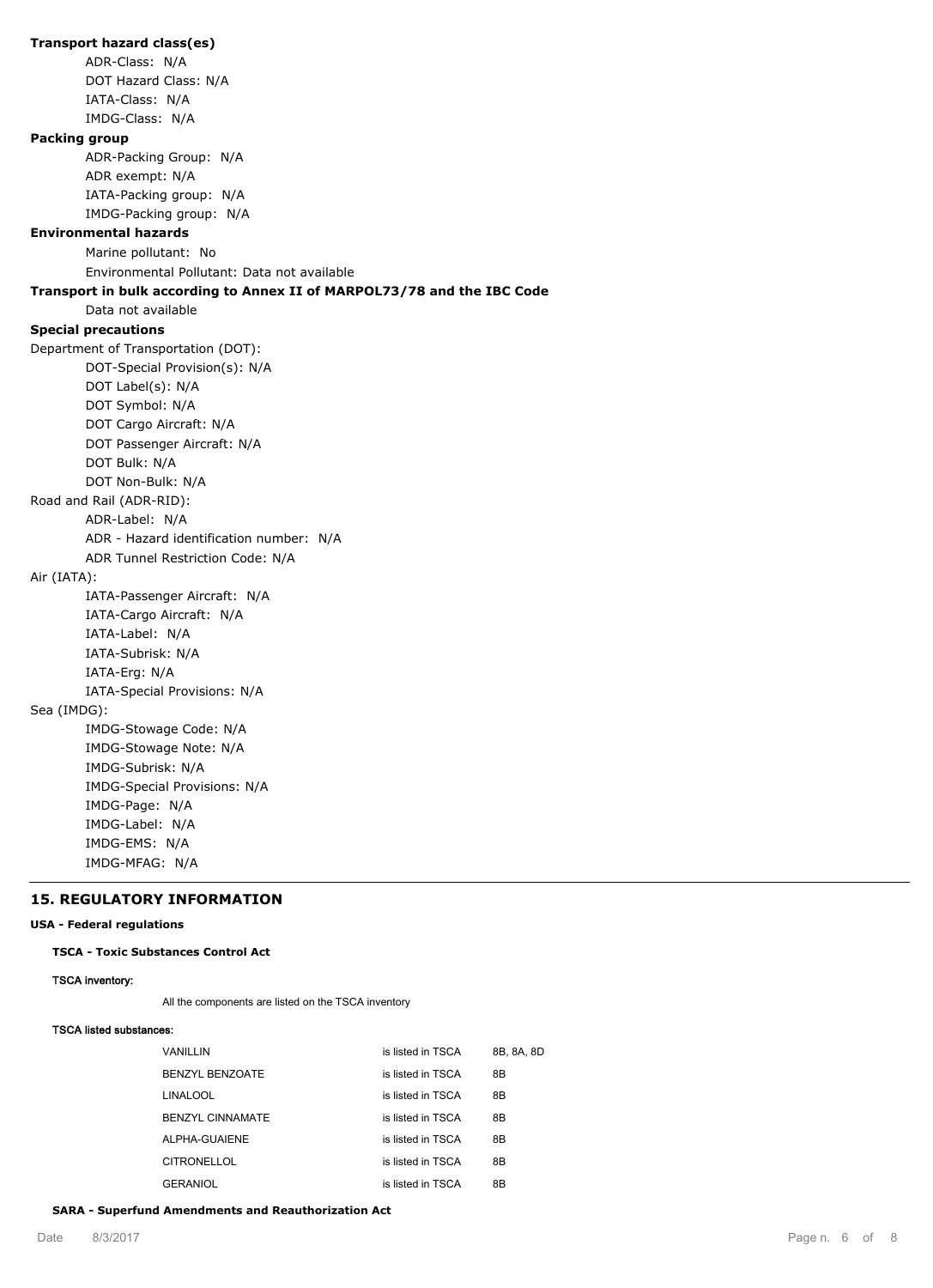### **Section 302 - Extremely Hazardous Substances:**

no substances listed

#### **Section 304 - Hazardous substances:**

no substances listed

# **Section 313 - Toxic chemical list:**

no substances listed

### **CERCLA - Comprehensive Environmental Response, Compensation, and Liability Act**

### **Substance(s) listed under CERCLA:**

no substances listed

**CAA - Clean Air Act**

### **CAA listed substances:**

no substances listed

**CWA - Clean Water Act**

### **CWA listed substances:**

no substances listed

### **USA - State specific regulations**

**California Proposition 65**

### **Substance(s) listed under California Proposition 65:**

no substances listed

### **Massachusetts Right to know**

### **Substance(s) listed under Massachusetts Right to know:**

no substances listed

### **Pennsylvania Right to know**

### **Substance(s) listed under Pennsylvania Right to know:**

no substances listed

### **New Jersey Right to know**

#### **Substance(s) listed under New Jersey Right to know:**

no substances listed

### **16. OTHER INFORMATION**

| Code | Description                                        |
|------|----------------------------------------------------|
| H227 | Combustible liquid                                 |
| H302 | Harmful if swallowed.                              |
| H304 | May be fatal if swallowed and enters airways.      |
| H315 | Causes skin irritation.                            |
| H317 | May cause an allergic skin reaction.               |
| H318 | Causes serious eye damage.                         |
| H319 | Causes serious eye irritation.                     |
| H400 | Very toxic to aquatic life.                        |
| H401 | Toxic to aquatic life                              |
| H402 | Harmful to aquatic life                            |
| H411 | Toxic to aguatic life with long lasting effects.   |
| H412 | Harmful to aquatic life with long lasting effects. |

Safety Data Sheet dated: 8/3/2017 - version 2

The information contained herein is based on our state of knowledge at the above-specified date. It refers solely to the product indicated and constitutes no guarantee of particular quality. The information relates only to the specific material and may not be valid for such material used in combination with any other material or in any process.

This document was prepared by a competent person who has received appropriate training.

It is the duty of the user to ensure that this information is appropriate and complete with respect to the specific use intended. This MSDS cancels and replaces any preceding release.